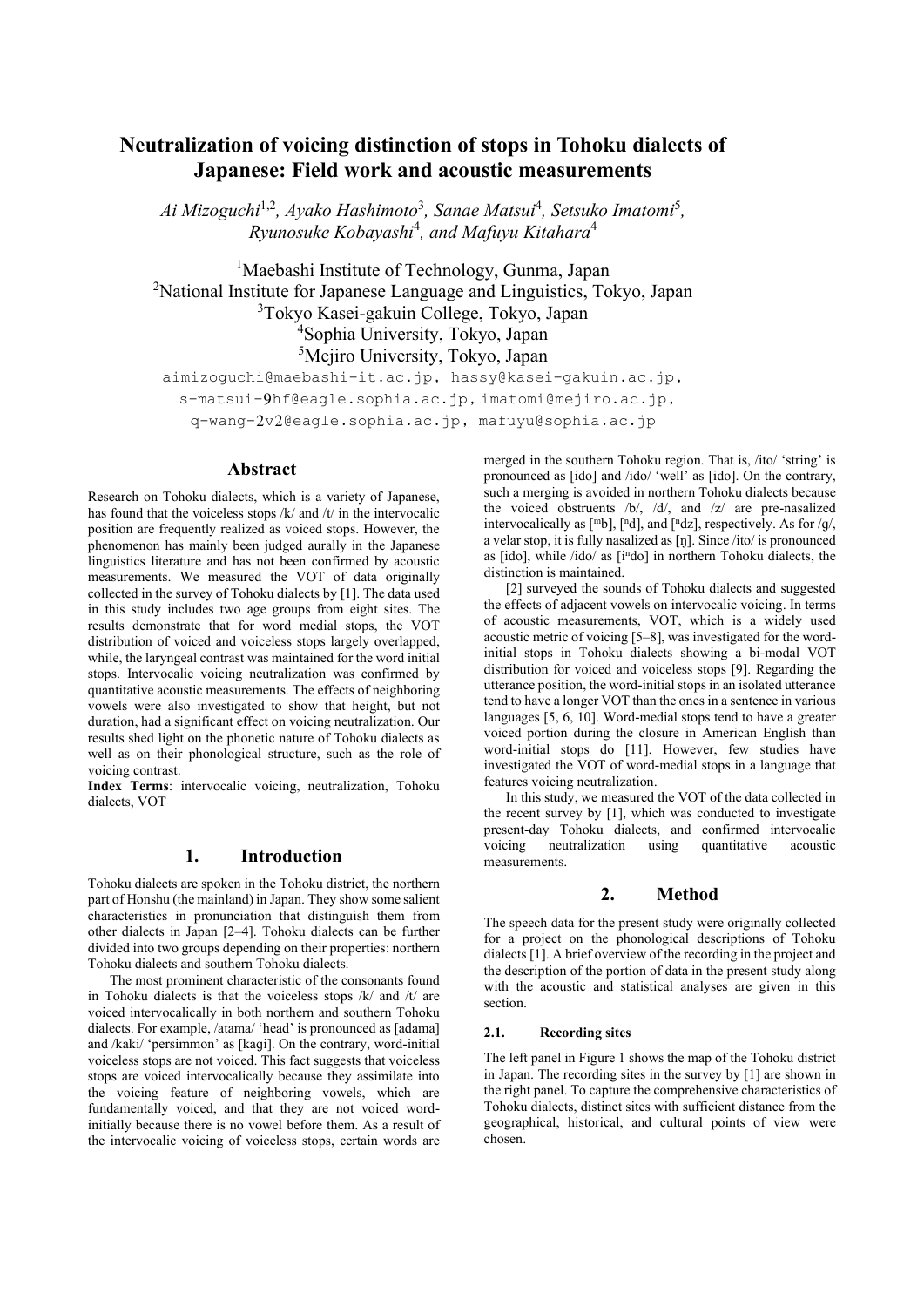

Figure 1 Left: *Tohoku district in Japan.* Right: *Eleven recording sites in the survey [1].*

### **2.2. Participants**

Tohoku dialects were recorded from 2012 to 2016 in 11 sites covering all the six prefectures in the Tohoku district. The total number of recorded speakers was 61, whose ages ranged from 10 to 92. In the present study, the data on 24 speakers from eight sites in two age groups (69–85 years and 33–53 years) were analyzed. Table 1 summarizes the eight sites, age groups, and number of speakers.

|  | Table 1: Number of participants in each site. |
|--|-----------------------------------------------|
|--|-----------------------------------------------|

| <b>Site</b>       | $69 - 85$      | $33 - 53$      |
|-------------------|----------------|----------------|
|                   | years          | years          |
| Aomori            |                | 2.             |
| Hachinohe         | 2              |                |
| Akita             | $\mathfrak{D}$ | 2              |
| Morioka           | 1              | $\mathfrak{D}$ |
| Kamaishi          | $\mathfrak{D}$ |                |
| <b>Ichinoseki</b> | 2              |                |
| Tsuruoka          | $\mathfrak{D}$ | 2              |
| Aizu-wakamatsu    | $\mathfrak{D}$ |                |

#### **2.3. Materials and procedures**

The picture task, which involved 48 photos or illustrations presented to participants sequentially, was conducted by one of the authors. Participants were asked to pronounce the name of the depicted object in their usual spoken language. The recording was done at town halls or the participant's home using a SONY ECM-MS957 microphone on a SONY PCM-D50 recorder (16bit, 44kHz).

Words containing coronal or velar stops (/t/, /d/, /k/, /ɡ/) were selected for acoustic analysis. Table 2 presents the set of expected words shown to participants by photos or illustrations. Even when participants produced a different word from the one expected, if it contained a coronal or velar stop, the words were included in the analysis. As a result, the total number of analyzed words was 84.

|         | <b>Initial</b> | Medial                                     | Both     |
|---------|----------------|--------------------------------------------|----------|
|         | tokei          | gitaa                                      | tomato   |
|         | takigi         | kutsushita                                 |          |
|         | daikon<br>hata |                                            |          |
| Coronal |                | natto                                      |          |
|         |                | mado                                       |          |
|         |                | budoo                                      |          |
|         | kutsu          | tsuki, suki                                | kamakiri |
|         | kutsushita     | fuki, yuki                                 | kaki     |
|         | kisha          | takigi, azuki                              | kiku     |
|         | kusa           | oke, tokei                                 |          |
|         | kuchibashi     | ya <mark>k</mark> an, mi <mark>k</mark> an |          |
| Velar   | kujira         | okashi, suika                              |          |
|         | gitaa          | shika                                      |          |
|         |                | chikarakobu                                |          |
|         |                | daikon, neko                               |          |
|         |                | baiku,                                     |          |
|         |                | omikuji                                    |          |
|         |                | tsukushi                                   |          |
|         |                | hoshigaki                                  |          |

nagagutsu

Table 2: *Word list.*

#### **2.4. Acoustic measurements**

The words were transcribed and segmented using Praat [12] by trained phoneticians and checked by another phonetician in our group. The target stops were visually identified by the clear existence of a closure and the following burst. The start of the voicing was identified by the visible concentration of energy below the 1kHz range. Only the segments with a clear burst and voicing were used to measure the VOT. In other words, those without a visible burst or with a devoiced vowel were omitted from further analyses. Vowels were identified by a visible structure of F2 and F3, which did not necessarily coincide with the start or end of the voicing. The duration and pitch of the surrounding vowels were also measured. Figure 2 shows an example utterance in which the burst and voice onset for the word-initial stop were measured and those for the word-medial stop were not measured due to continuing voicing throughout the closure.



Figure 2: *Examples of the measured burst (b) and voice onset (v) for [t] in /tokei/. The burst and voice onset were not measured for [k] due to continuing voicing throughout the closure (<cl>).*

#### **2.5. Statistical analyses**

A linear mixed-effects model analysis was conducted in R [13], using the lme4 [14] and lmerTest [15] packages. The models were selected using a step-down model building process and the log-likelihood comparisons.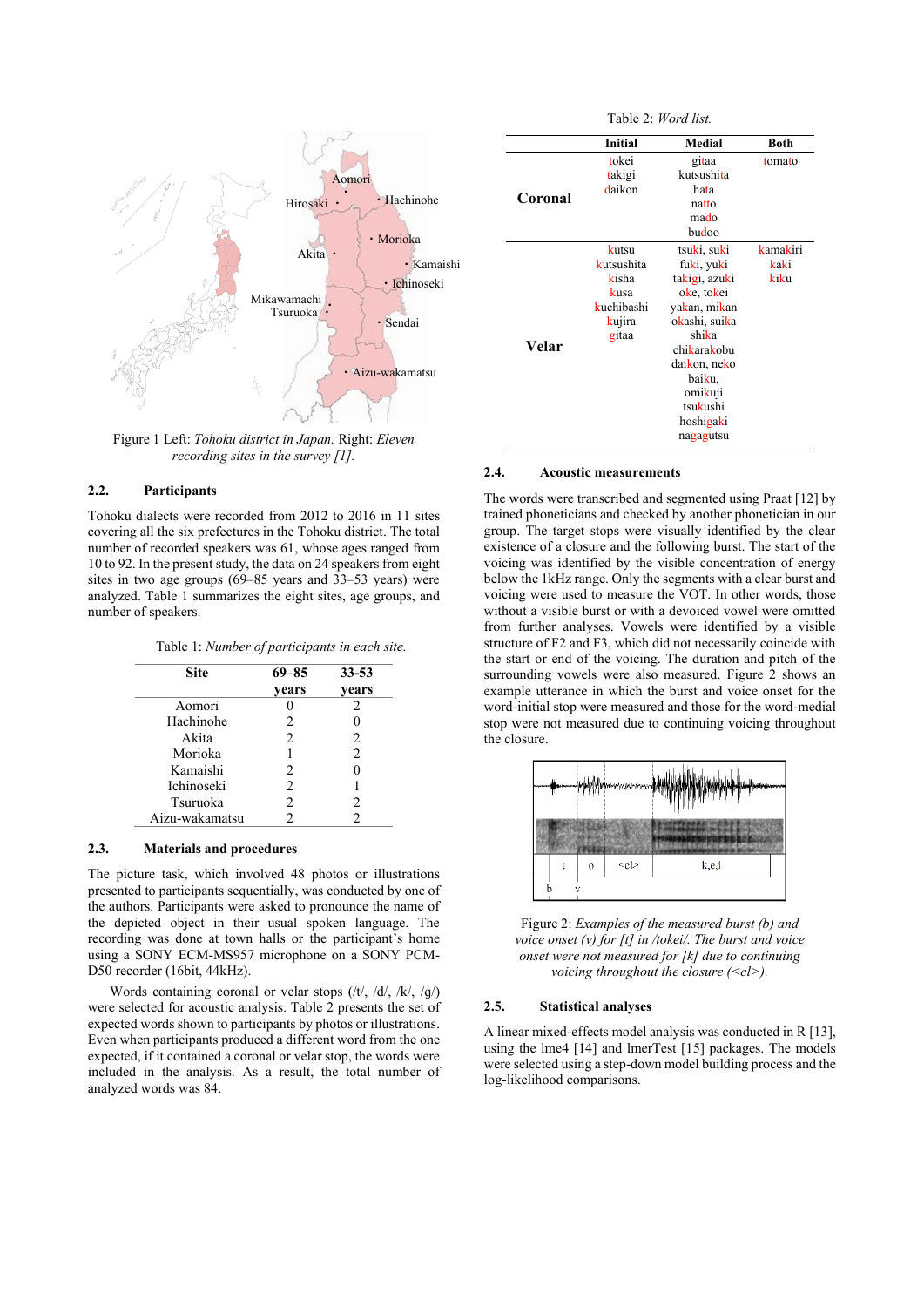## **3. Results**

### **3.1. VOT by segment position**

We measured and analyzed the voice onset time of the wordinitial and -medial stops /t, d, k, ɡ/ in 84 varieties of stimulus words uttered by 24 native speakers of Tohoku dialects. This resulted in 830 target segments. For the word-medial position, the cases in which the voicing from the previous vowel was continued throughout the closure were excluded from the analysis due to the impossibility of identifying the voice onset for the target segment. Due to this measurement difficulty and the selection of the stimulus words, the numbers included in the analysis became imbalanced between the segments and segment positions (Table 3). Thus, the results, especially those from the word-medial /ɡ/, should be considered as a reference.

Table 3: *The number of target segments included in the analysis, VOT and its SD, and the number of fully pre-voiced segments in the word-medial position excluded from the analysis.*

| Segment      | N   | VOT mean | <b>SD</b> | <b>Fully pre-</b> |
|--------------|-----|----------|-----------|-------------------|
|              |     | (ms)     |           | voiced            |
| Word-initial |     |          |           |                   |
| /t/          | 36  | 47.56    | 15.98     |                   |
| /d/          | 23  | 14.22    | 9.00      |                   |
| $\sqrt{k}$   | 179 | 68.05    | 25.99     |                   |
| /q/          | 21  | 22.95    | 23.97     |                   |
| Word-medial  |     |          |           |                   |
| /t/          | 117 | 19.27    | 9.34      | 3                 |
| /d/          | 24  | 15.67    | 8.24      | 37                |
| /k/          | 426 | 37.47    | 19.10     | 59                |
| /g/          | 4   | 26.00    | 4.08      | 8                 |

Figure 3 shows the VOT of the word-initial and -medial /t, d, k, ɡ/ uttered by the 24 native speakers of Tohoku dialects.



Figure 3: *Word-initial and -medial /t, d, k,* ɡ*/ VOT.*

The selected mixed-effects linear regression model predicting the VOT from the fixed effects of the interactions of voicing contrast (voiced/voiceless), place of articulation (alveolar/velar), and segment position (initial/medial), and the segment duration and the following segment, with random intercepts of speakers and stimulus words, revealed that the interaction between voicing and place of articulation had a significant effect ( $\beta$ =-30.46,  $t$ =-3.35,  $p$ <.01). A pairwise post hoc test comparing the estimated means showed that the VOT of the word-initial /t/ was significantly longer than that of the word-medial  $/t/(p<.001)$  and that the VOT of the word-medial /t/ was not significantly different than that of the word-medial  $/d/(p=98)$ . In addition, the VOT of the word-initial  $/k/(w=98)$ . significantly longer than that of the word-medial /k/ (*p*<.001).

Figures 4 and 5 show the case number normalized histograms of the word-initial (Figure 4) and -medial (Figure 5) VOT of /t/, /d/, /k/, and /ɡ/. For the word-initial stops, the VOT distribution looks bimodal with a slight overlap in the middle (Figure 4). By contrast, for the word-medial stops, there is no large variability of VOT across the voiced and voiceless stops (Figure 5).



Figure 4: *Normalized word-initial /t, d, k,* ɡ*/ VOT.*



Figure 5: *Normalized word-medial /t, d, k,* ɡ*/ VOT.*

### **3.2. Effects on the VOT of the word-medial /t/ and /k/**

The effects on the VOT of the word-medial /t/ and /k/ were further explored and a mixed-effect model was chosen, which consisted of the fixed effects of the place of articulation, stimulus word duration, previous segment, and following segment, and a random intercept of speakers. Table 4 shows the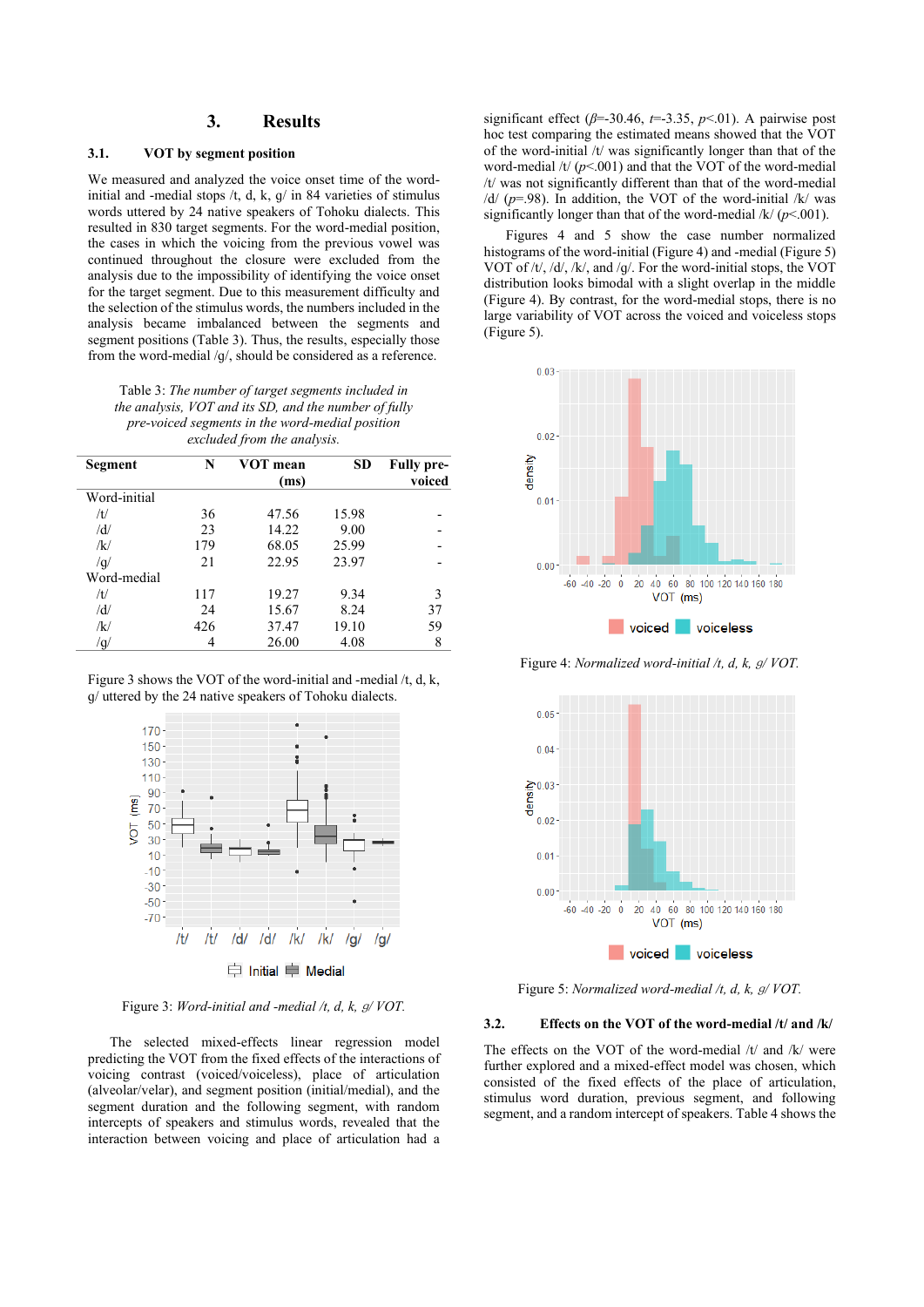significant effects of the previous and following segments on the VOT of the word-medial /t/ and /k/.

| Table 4: Significant fixed effects in the mixed-effects |  |
|---------------------------------------------------------|--|
| model on the VOT of the word-medial $/t$ and $/k$ .     |  |

| Predictor       | Estimate $\beta$ (ms) | $t$ -value | <i>p</i> -value |
|-----------------|-----------------------|------------|-----------------|
| previous [e]    | 16.00                 | 3.48       | < 0.01          |
| previous [i]    | 8.68                  | 2.99       | < 0.01          |
| previous [o]    | 9.17                  | 1.99       | < 0.05          |
| previous [u]    | $-7.17$               | $-2.28$    | < 0.05          |
| following $[a]$ | $-10.58$              | $-2.10$    | < 0.05          |
| following [i]   | 20.74                 | 6.55       | < 0.01          |

To narrow the adjacent vowel effect, the vowel durations were used as the fixed effects (*vot ~ place + stimulus word duration + previous/following segment \* previous/following segment duration + (1|speaker)*). The models showed no significant effects of adjacent vowel durations.

The f0 values at the  $3/4$  time points for the previous vowel and at the 1/4 time points for the following vowel were also used and the model (*vot ~ place of articulation + stimulus word duration + previous/following vowel \* previous/following vowel f0 \* speaker's sex + previous/following vowel \* previous/following vowel f0 \* speakers' sex + (1|speaker)*) showed that for male speakers, f0 had a significant effect on VOT when the previous vowel was [e]  $(\beta = .90, t = 2.07, p < .05)$ and [i]  $(\beta = .70, t = 2.83, p < .01)$ . It also showed a significant effect on VOT when the following vowel was [e] (*β*=-.19, *t*=-2.49, *p*<.05) and [oː] (*β*=-.77, *t*=-2.28, *p*<.05).

### **4. Discussion**

#### **4.1. Intervocalic voicing neutralization**

Figure 3 and the linear mixed-effects analysis showed that the VOTs of /t/ and /k/ were significantly shorter in the wordmedial position than in the word-initial position. The VOT of the word-medial /t/ did not significantly differ than the wordmedial /d/. The comparison between the word-medial /k/ and /ɡ/ was not reported here due to the small number of measurable cases for the word-medial /ɡ/, but 59 cases of the word-medial /k/ were produced with full pre-voicing (Table 3). In addition, Figure 5 shows the less variability across the voiced and voiceless stops and overlap of the VOT in the word-medial position. These results showed that the voicing contrast tended to disappear in the word-medial position in these dialects. This neutralization has long been acknowledged as characteristic of Tohoku dialects in the Japanese linguistics literature [2–4], and the current results confirmed this well-known phenomenon using quantitative measurements.

#### **4.2. Effects of adjacent vowels**

Table 4 shows the effects of adjacent vowels on the VOT of the word-medial voiceless stops. If the previous vowel was a high vowel [i], or a mid-vowel [e] or [o], the VOT was predicted to be longer than the baseline mean value. If the previous vowel was [ $\mu$ ] (devoiced /u/), the VOT was predicted to be shorter than the baseline.

As for the following vowel, if it was [a:] (long  $\langle a \rangle$ ), the VOT was shorter than the baseline and if it was [i], the VOT was longer than the baseline.

VOT is affected by the phonological context [2, 16]. According to [16], VOTs are longer before high vowels than before mid- or low vowels. Indeed, if the vocal fold tension is high as occurs with high vowels, voicing is difficult and thus, the VOT becomes longer [17]. This explanation is mostly compatible with our finding that when the following vowel was a high vowel [i], the VOT was longer, whereas if it was a low vowel [aː], the VOT was short. However, not all the high and low vowels used in the current experiment showed the same significant effects. It also needs to be examined further why the devoiced /u/ had a shorter VOT of the following stop. To narrow the adjacent vowel effects, vowel duration and f0 were added into the analyses. The results showed no effects of vowel duration on the VOT irrespective of the vowels. In American English, the previous vowel duration is longer before voiced consonants than voiceless consonants [18, 19]. The difference between previous vowel duration in American English plays a role in distinguishing the following voiced/voiceless contrast. However, for the Tohoku dialects in the current study, although the word-medial voicing contrast was often neutralized, the previous vowel duration was not relevant for the VOT. As described in the Introduction, word-medial voiced and voiceless stops are distinguished by the pre-nasalization of voiced stops in the northern variations of Tohoku dialects, but not in the southern variations.

In terms of f0, although a few significant effects were seen, the pitch accent, which is lexically assigned to each word in Japanese, was not controlled for the stimulus words and this had a huge effect on vowels. Thus, it is not ideal to include this in the interpretation at this point. However, in discussing the vocal fold tension, it will be necessary to see the f0 effect on the VOT.

A closer look at vowel quality including vowel duration and f0 with more controlled stimuli may lead to a discussion on whether voicing neutralization occurs due to phonological and/or physiological factors.

### **5. Conclusion**

The intervocalic voicing neutralization in Tohoku dialects is a widely known phenomenon. However, quantitative measurements and statistical analyses have long been lacking. In the future, it will be necessary to analyze more data from all sites across the Tohoku district to investigate its sociolinguistic aspects. Analyzing more data will also provide better statistical power by increasing the measurable target segments, especially voiced ones. In addition, it will be necessary to closely examine fully pre-voiced cases with a negative VOT, which could not be incorporated into our analysis. Finally, because word-medial voicing is diminishing among the younger generation [2], it is desirable to explore different age groups and the sociodemographic aspects of these dialects.

### **6. Acknowledgements**

We are truly grateful to the participants of the survey of Tohoku dialects. This research was supported by JSPS Kakenhi 24520438.